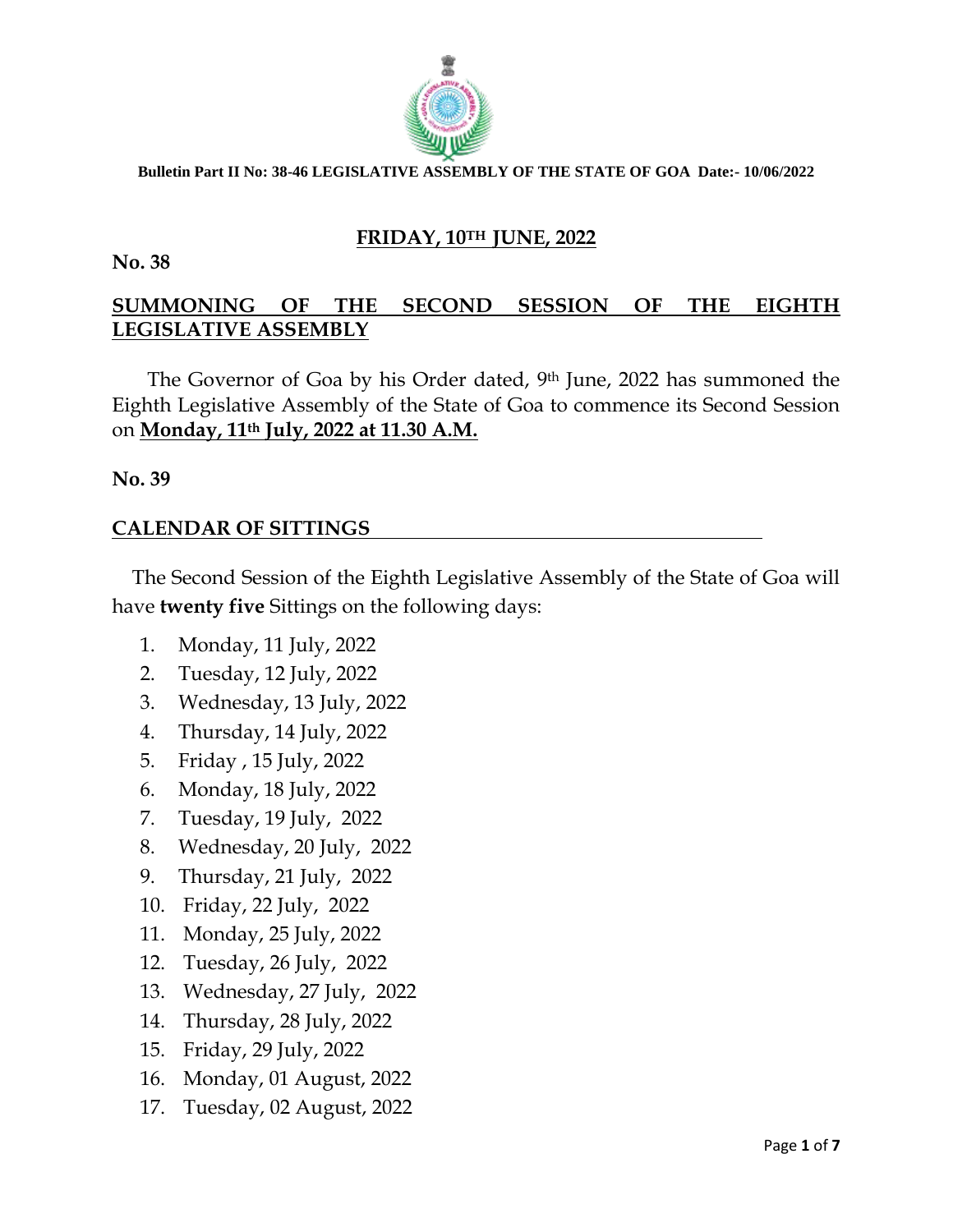

- 18. Wednesday, 03 August, 2022
- 19. Thursday, 04 August, 2022
- 20. Friday, 05 August, 2022
- 21. Monday, 08 August, 2022
- 22. Tuesday, 09 August, 2022
- 23. Wednesday, 10 August, 2022
- 24. Thursday, 11 August, 2022
- 25. Friday, 12 August, 2022

## **No. 40**

## **TIMINGS OF SITTINGS**

(1) The timings of the sittings of the House on all days will as follows:

| (i) Commencement                            | : 11.30 A.M.                                                                        |
|---------------------------------------------|-------------------------------------------------------------------------------------|
| (ii) Lunch Break                            | $: 1.00$ P.M.to 2.30 P.M.                                                           |
| (iii) Tea Break                             | $: 4.00$ P.M. to 4.30 P.M.                                                          |
| (iv) Adjournment for the<br>day or sine die | : 6.00 P.M. (or at the conclusion of the<br>business for day, whichever is earlier) |

(2) The House may alter the above timings by a Motion. As at present, the House will not sit on Saturdays, Sundays and Public Holidays.

## **No. 41**

# **BALLOT OF STARRED AND UNSTARRED QUESTIONS**

**(1) The ballot of the Starred and Unstarred Questions for that day will be conducted at 4.00 P.M. The Members are requested to deposit the notices of Starred and Unstarred Questions by 1.00 P.M. to ensure smooth conduct of the ballot by the Legislature Secretariat. The Members are further requested to restrict the number of Starred LAQ notices to THREE and Unstarred LAQ**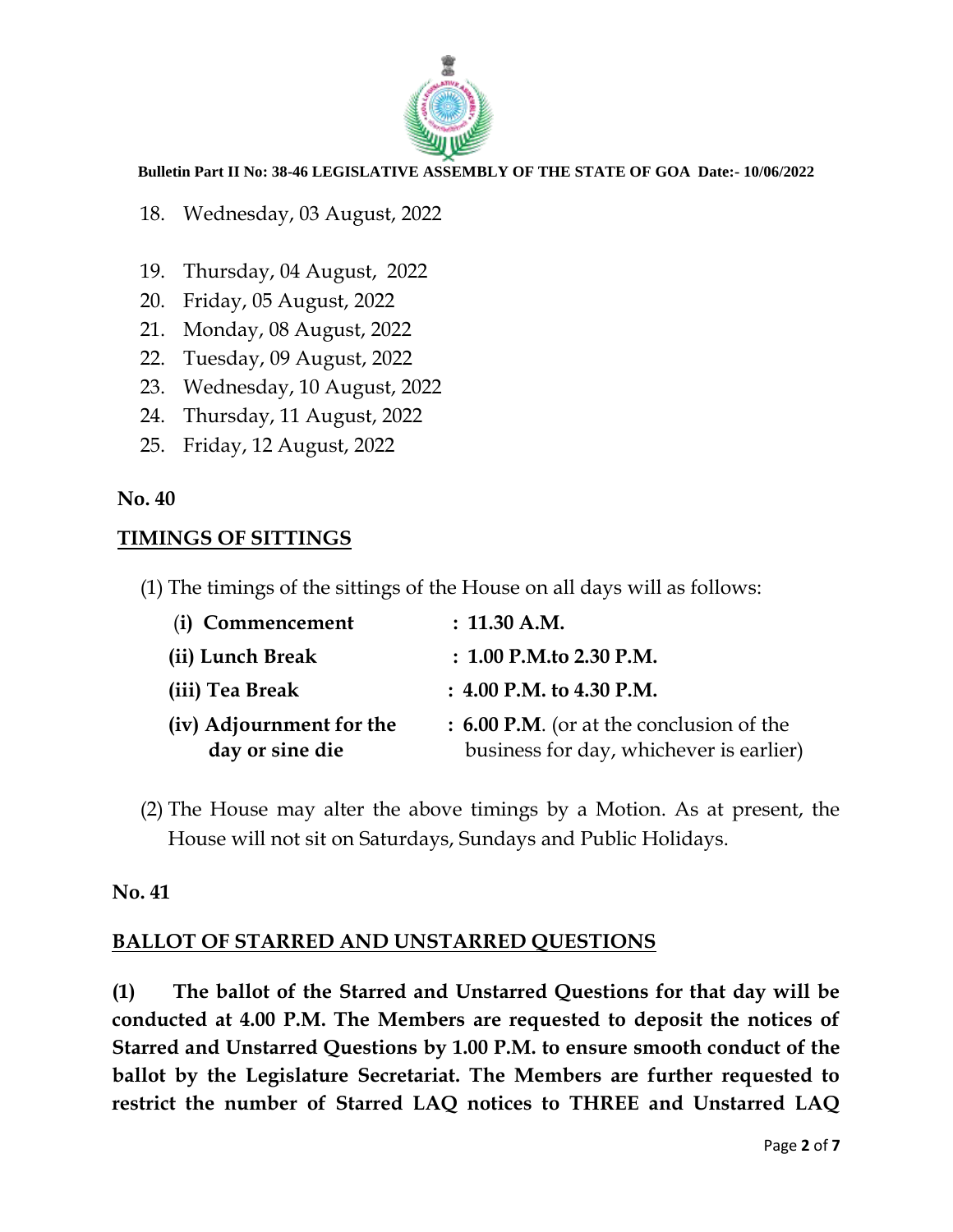

**notices to FIFTEEN each. Members are requested to refer to Rules number 37, 38 and 43 of the Rules of Procedure and Conduct of Business of the House regarding putting of notices relating to LAQs.**

(2) The following shall be the *Schedule* for receipt of notices and holding the ballot of notices of Starred and Unstarred Questions during the Second Session of the Eighth Goa Legislative Assembly.

| <b>Date</b><br><b>of</b> |              | Last date for   Departments Concerned     | Chief Minister/           |
|--------------------------|--------------|-------------------------------------------|---------------------------|
| Answer                   | tabling      |                                           | <b>Minister Concerned</b> |
| (Group)                  | Questions    |                                           |                           |
|                          | (Starred and |                                           |                           |
|                          | Unstarred)   |                                           |                           |
| <b>Monday</b>            |              | Personnel, Vigilance, ARD, Chief Minister |                           |
| (GROUP 'A')              |              | General<br>Administration,                | (Dr. Pramod Sawant)       |
|                          |              | Civil<br>Aviation,<br>Airport,            |                           |
| 11/7/2022                | 17/6/2022    | Education, Information &                  |                           |
| 18/7/2022                | 23/6/2022    | Publicity,<br>Planning,                   |                           |
| 25/7/2022                | 29/6/2022    | Statistics & Evaluation,                  |                           |
| 01/8/2022                | 05/7/2022    | Public Grievances, Legal                  |                           |
| 08/8/2022                | 11/7/2022    | <b>Skill</b><br>Metrology,                |                           |
|                          | upto 1.00    | Development<br>&                          |                           |
|                          | p.m.         | Entrepreneurship                          |                           |
|                          |              | Power, New & Renewable                    | Minister for Power        |
|                          |              | Housing<br>Energy,<br>&                   | (Shri Ramkrishna alias    |
|                          |              | Housing Board                             | Sudin Dhavalikar)         |
|                          |              |                                           |                           |
|                          |              | Social<br>Welfare,<br>River               | Minister<br>Social<br>for |
|                          |              | Archives,<br>Navigation,                  | Welfare                   |
|                          |              | Archaeology                               | (Shri<br>Subhash<br>Phal  |
|                          |              |                                           | Dessai)                   |
|                          |              |                                           |                           |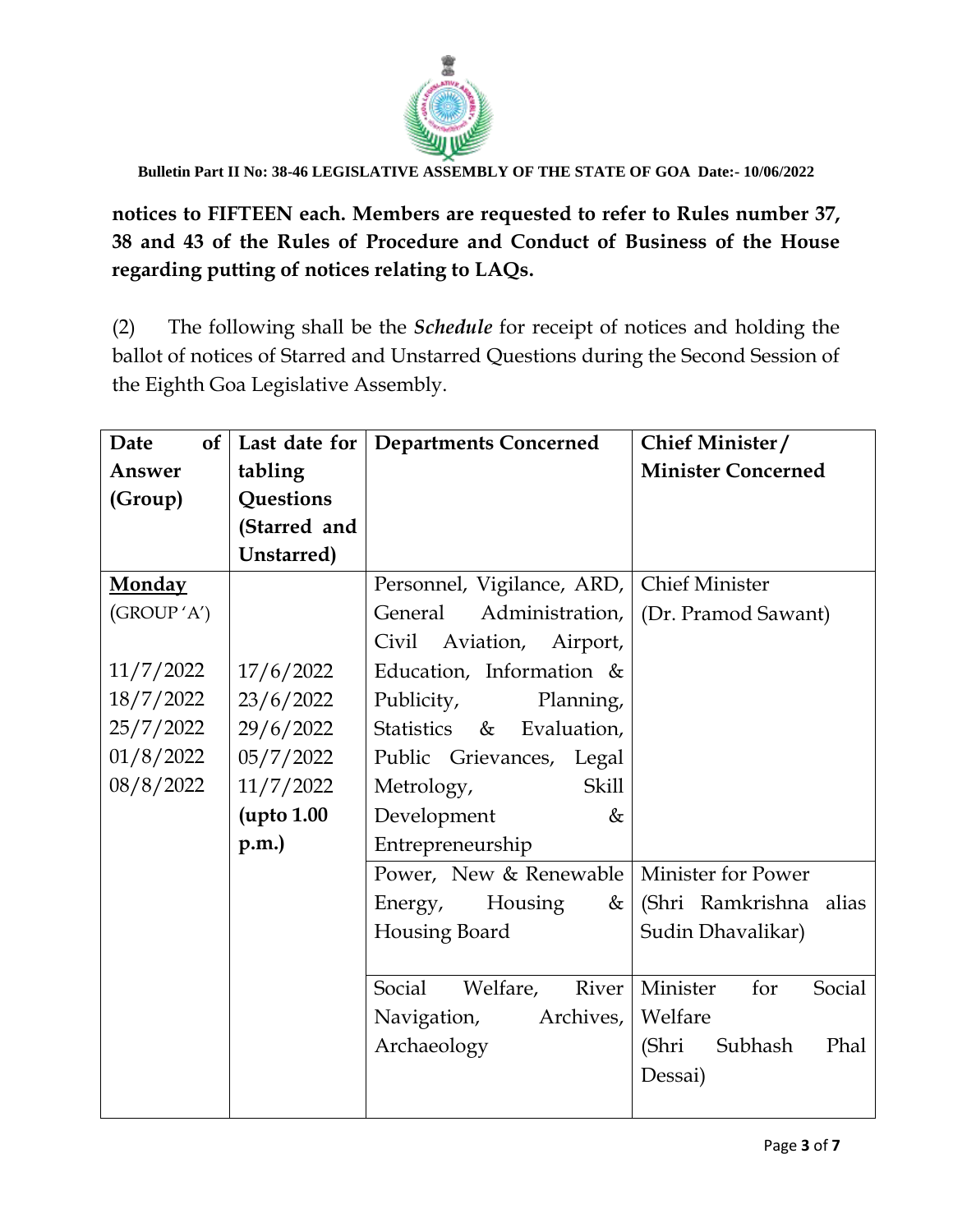

| <b>Tuesday</b>   |                    | Affairs,<br><b>NRI</b><br>Home, | <b>Chief Minister</b>         |
|------------------|--------------------|---------------------------------|-------------------------------|
| (GROUP 'B')      |                    | Evacuee Property, Finance,      | (Dr. Pramod Sawant)           |
|                  |                    | Election, Mines & Geology,      |                               |
| 12/7/2022        | 18/6/2022          | Tribal<br>Museum,<br>Ports,     |                               |
| 19/7/2022        | 24/6/2022          | Welfare,<br>Goa Gazetteer,      |                               |
| 26/7/2022        | 30/6/2022          | Official Language, Science      |                               |
| 02/8/2022        | 06/7/2022          | & Technology                    |                               |
| 09/8/2022        | 12/7/2022          | Water Resources,                | Minister<br>for<br>Water      |
|                  | <b>(upto 1.00)</b> | Co-operation, Institute of      | Resources                     |
|                  | p.m.               | Public                          |                               |
|                  |                    | Assistance<br>(Provedoria)      | (Shri Subhash Shirodkar)      |
|                  |                    |                                 |                               |
| <b>Wednesday</b> |                    | Health,<br>Urban                | Minister for Health           |
| (GROUP'C')       |                    | Development,<br>Town<br>&       | (Shri Vishwajit P. Rane)      |
| 13/7/2022        | 20/6/2022          | Country Planning, Women         |                               |
| 20/7/2022        | 25/6/2022          | Child<br>Development,<br>&      |                               |
| 27/7/2022        | 01/7/2022          | Forests                         |                               |
| 03/8/2022        | 07/7/2022          | Culture,<br>&<br>Sports,<br>Art | Minister for Sports           |
| 10/8/2022        | 13/7/2022          | <b>Rural Development</b>        | (Shri Govind Gaude)           |
|                  | (upto 1.00)        |                                 |                               |
|                  | p.m.               |                                 |                               |
|                  |                    |                                 |                               |
|                  |                    |                                 |                               |
|                  |                    |                                 |                               |
| <b>Thursday</b>  |                    | Industries,<br>Transport,       | Minister for<br>Transport     |
| (GROUP 'D')      |                    | Trade<br>&<br>Commerce,         | (Shri Mauvin Godinho)         |
|                  |                    | Panchayati Raj, Protocol        |                               |
| 14/7/2022        | 21/6/2022          | Tourism, Information<br>&       | Tourism<br>Minister<br>for    |
| 21/7/2022        | 27/6/2022          | Technology,<br>Printing<br>&    | (Shri Rohan Khaunte)          |
| 28/7/2022        | 02/7/2022          |                                 |                               |
| 04/8/2022        |                    | Stationary                      |                               |
|                  | 08/7/2022          | Fisheries,<br>Animal            | <b>Minister for Fisheries</b> |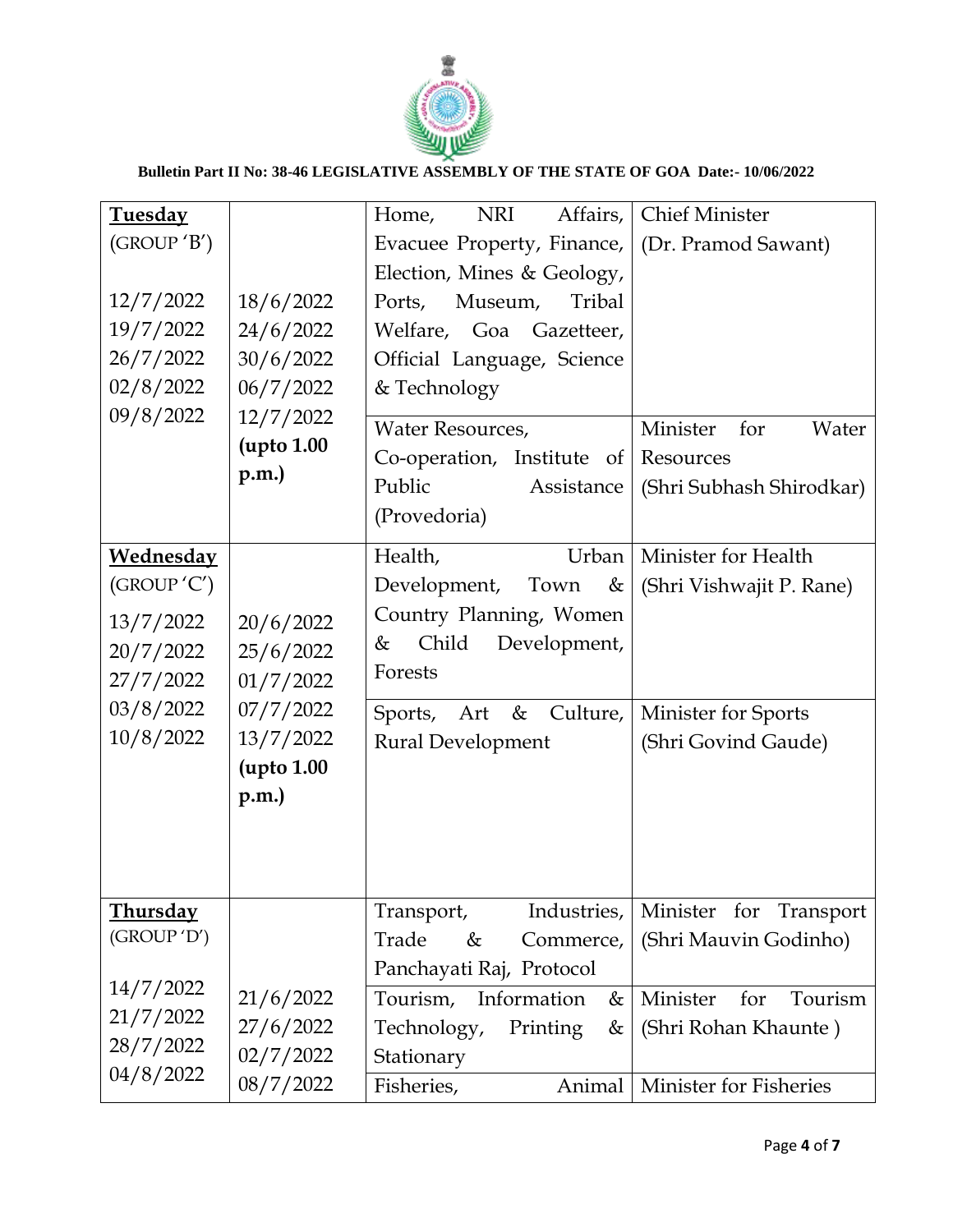

| 11/8/2022   | 14/7/2022  | Husbandry & Veterinary       | (Shri Nilkanth              |
|-------------|------------|------------------------------|-----------------------------|
|             | upto 1.00  | Services, Factories<br>$\&$  | Halarnkar)                  |
|             | p.m.       | <b>Boilers</b>               |                             |
| Friday      |            | Public Works, Legislative    | Minister<br>for<br>Public   |
| (GROUP 'E') |            | Environment &<br>Affairs,    | Works                       |
|             |            | Climate Change, Law $\&$     | (Shri Nilesh Cabral)        |
| 15/7/2022   | 22/6/2022  | Judiciary                    |                             |
| 22/7/2022   | 28/6/2022  | Agriculture, Handicrafts,    | Minister for Agriculture    |
| 29/7/2022   | 04/7/2022  | Textile &<br>$Coir,$ $Civil$ | (Shri Ravi Naik)            |
| 05/8/2022   | 09/7/2022  | &<br>Supplies<br>Consumer    |                             |
| 12/8/2022   | 15/7/2022  | <b>Affairs</b>               |                             |
|             | (upto 1.00 | Labour<br>&<br>Revenue,      | <b>Minister for Revenue</b> |
|             | p.m.       | Employment,<br>Waste         | (Shri Atanasio              |
|             |            | Management                   | Monserrate)                 |
|             |            |                              |                             |

## **No. 42**

# **MANNER OF TABLING NOTICES**

 Members are requested to deposit all notices of Questions, Calling Attentions, Zero Hour Mentions etc. in the *Notice Box* kept in the chamber of the Secretary, Legislature, Assembly Complex, Porvorim Goa or forwarded online within the stipulated time. They are requested not to leave the notices with the Officers of the Assembly Secretariat. Only notices deposited in the *Notice Box* or online (**through e-assembly system)** will be treated as valid.

## **No. 43**

## **NOTICES FOR ZERO HOUR**

Members are informed that the notices for making brief mentions on matters of urgent public importance during Zero Hour will have to be deposited in *Notice Box* or online **(through e-assembly system) before 10.00 A.M.** on the day on which the brief mentions are required to be made.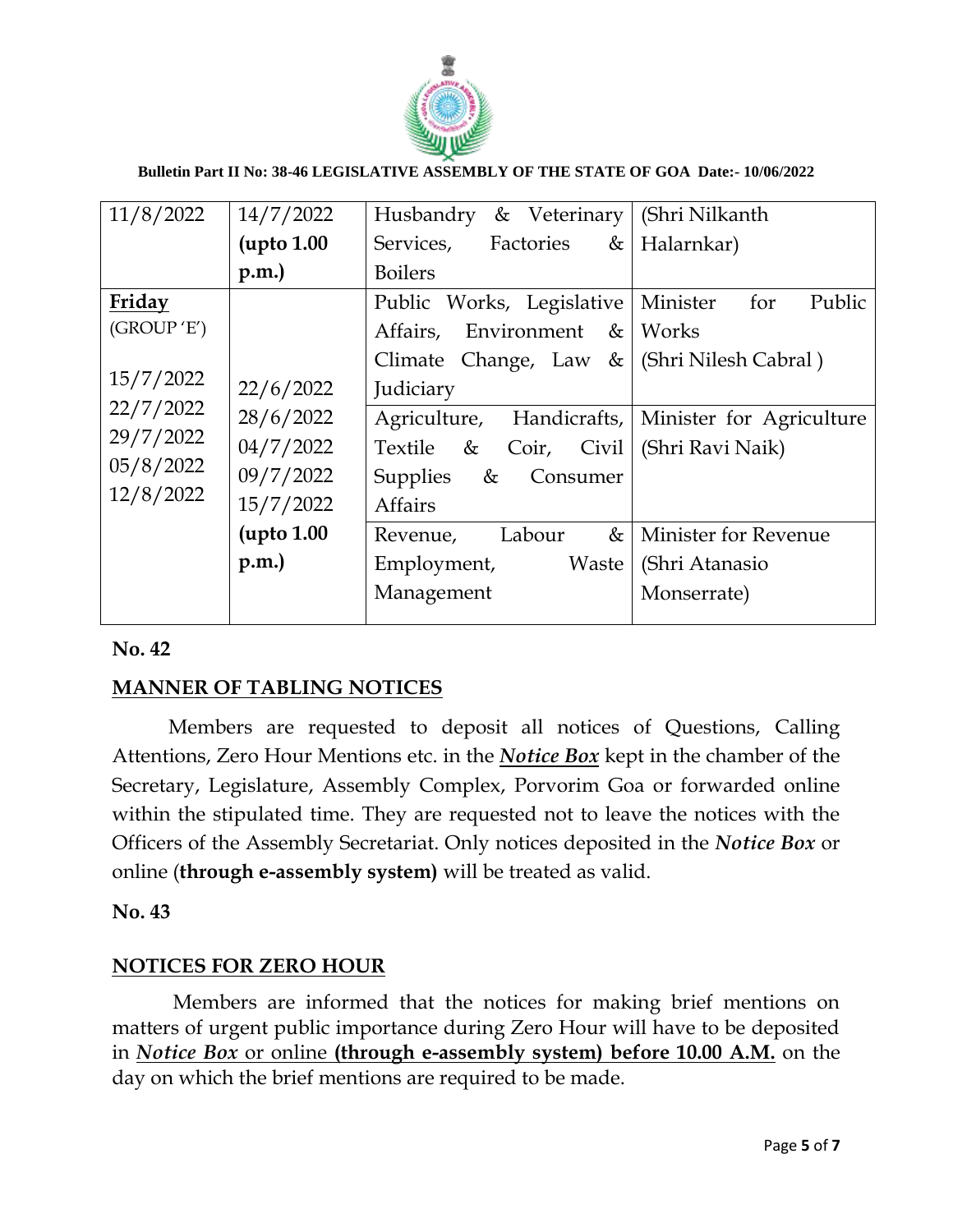

#### **No. 44**

# **NOTICES FOR CALLING ATTENTION**

Members are informed that notices for raising matters of urgent public importance under Rule 63 of the Rules of Procedure and Conduct of Business, shall be deposited in the **Notice Box** or online **(through e-assembly system) before 10.00 A.M.** on the day of the sitting on which the matter is proposed to be raised.

**No. 45**

## **MODE OF TABLING STARRED AND UNSTARRED QUESTIONS**

(1) In pursuance to the initiative of this Secretariat to facilitate paperless Assembly Session, the Members are informed that the notices of Starred and Unstarred LAQs can be tabled either online or in paper form. The Members are requested to use any one mode to submit their Questions. In case the Member has used both the modes of submission for a single question, then the LAQ tabled via *online* mode only will be considered valid.

**(2) The Members may note that the notices (in paper form) of Starred and Unstarred Questions for the stipulated day need to be deposited in** *Notice Box* **by 1.00 P.M. It is requested not to leave the notices with the Officers of the Assembly Secretariat. Similarly, for online tabling, the Hon. Members may submit their Starred / Unstarred LAQs through the Legislature Website i.e. [www.goavidhansabha.gov.in](http://www.goavidhansabha.gov.in/) by 1.00 P.M. to ensure efficacy in the ballot process.**

### **No. 46**

# **PROGRAMME FOR RECEIPT AND BALLOT OF NOTICES OF PRIVATE MEMBERS' BILLS AND RESOLUTIONS**

Business relating to Private Members' Bills and Resolutions will be transacted on **Friday i.e. 15 July, 22 July, 29 July, 05 July and 12 August, 2022**. The Members are requested to deposit the Resolution notices in the *Notice Box* or online **(through e-assembly system)** on the last date for receipt of such notices before **10.00 A.M.** The ballot for Private Members' Resolutions shall be held at **4.00 P.M**. in the Secretary's Chamber. The last date for receipt of notices of